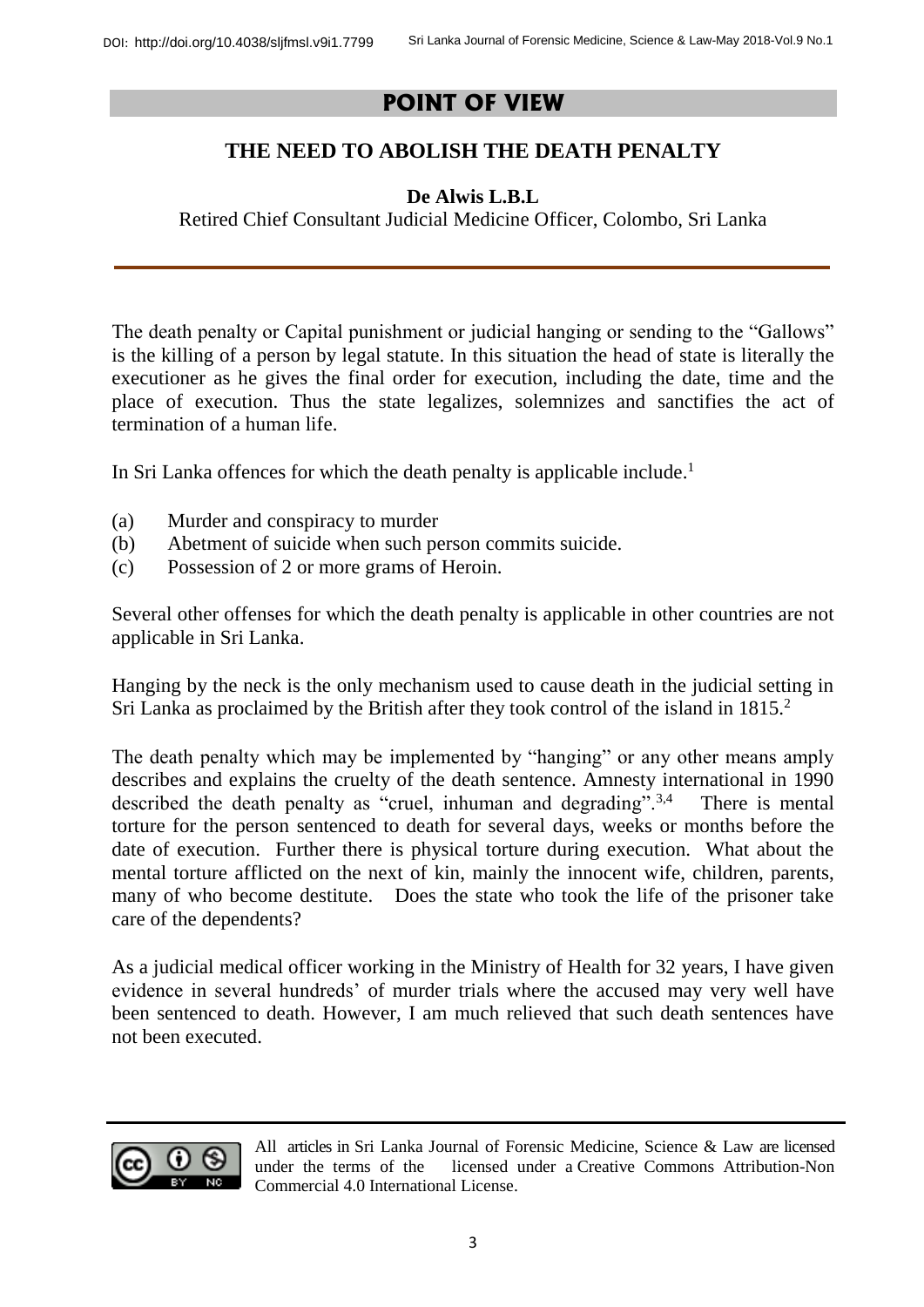Most prosecuting counsel believe that society demands accountability from the state for such terrible crimes and that the murderer when convicted forfeit the right to live in that society. They also believe that the death penalty is the only mechanism to protect innocent human lives from murderers.

Does the prosecution and civil society organizations who clamour for the implementation of the death penalty ever reflect that the murderer is another human being, living in the same society, misguided by that society which nurtured the prosecution and those who demand implementation of the death penalty.

If the prosecuting counsel and convicting judges and civil society organizations ever visit the "Gallows", to witness an execution and see the pathetic state of a man dead (or at times struggling) I am confident that they will never ever sentence to death a man by hanging but will certainly opt for life imprisonment.

The death penalty as a deterent to murder has no support, as research carried by states where the death penalty is used as a punishment for murder indicates the negative. Such research carried out mainly in the U.S.A where the death penalty is implemented by several methods indicate a much higher murder rate which is further proof that the death penalty is not a deterent to murder. $5$ 

The British Commission on capital punishment noted that the capital punishment obviously failed as a determent for grave crimes such as murder.<sup>6</sup>

Another argument in favour of the implementation of the death penalty is based on retribution. Here the concept is that evil can be countered by appropriate punishment. But this is not retribution but simply revenge of a highest order like the Bibilical saying "Eye for an Eye or a tooth for a tooth". In the context of the death penalty it simply means life for a life. Such revenge

and retaliation for murder cannot be accepted in modern civilized society.

Legal argument for abolition of the death penalty includes:

- (a) Most murders are not premeditated and there was no criminal intent.
- (b) Erroneous convictions. In other words innocent person have paid with their lives for murders committed by others. Most erroneous convictions are due to mistaken identify and false evidence, where the actual murderer becomes a crown witness and the chief witness for the prosecution.

Even if a single prisoner is executed by an erroneous conviction, that itself is a valid reason for the abolition of the death penalty. Studies in USA have revealed that the likely number of executions by erroneous judgments are about  $4\%$ .<sup>7</sup> It is often stated in legal parlance that it is better to send home 99 murderers than to convict and execute one single innocent man on a charge of murder. How many such innocent persons have been executed to date? Several persons convicted of murder and sentenced to death have been exonerated later on DNA evidence. In Sri Lanka how many murder convicts can have access to DNA technology when they are wrongfully found guilty of murder and sentenced to death? DNA studies have exposed the fallibility of the criminal justice system.<sup>8</sup>

In Sri Lanka inherent legal defects leading to wrongful convictions for murder include:

- (a) Wrongful indictment for murder.
- (b) Murder suspect not "adequately" represented by counsel.
- (c) Non-representation of accused by lawyers in certain types of murder cases.
- (d) Failure of defense counsels and judges to seek second opinions in respect of medical and scientific evidence which is dubious.
- (e) Failure to obtain a report from a psychiatrist as to the mental state of the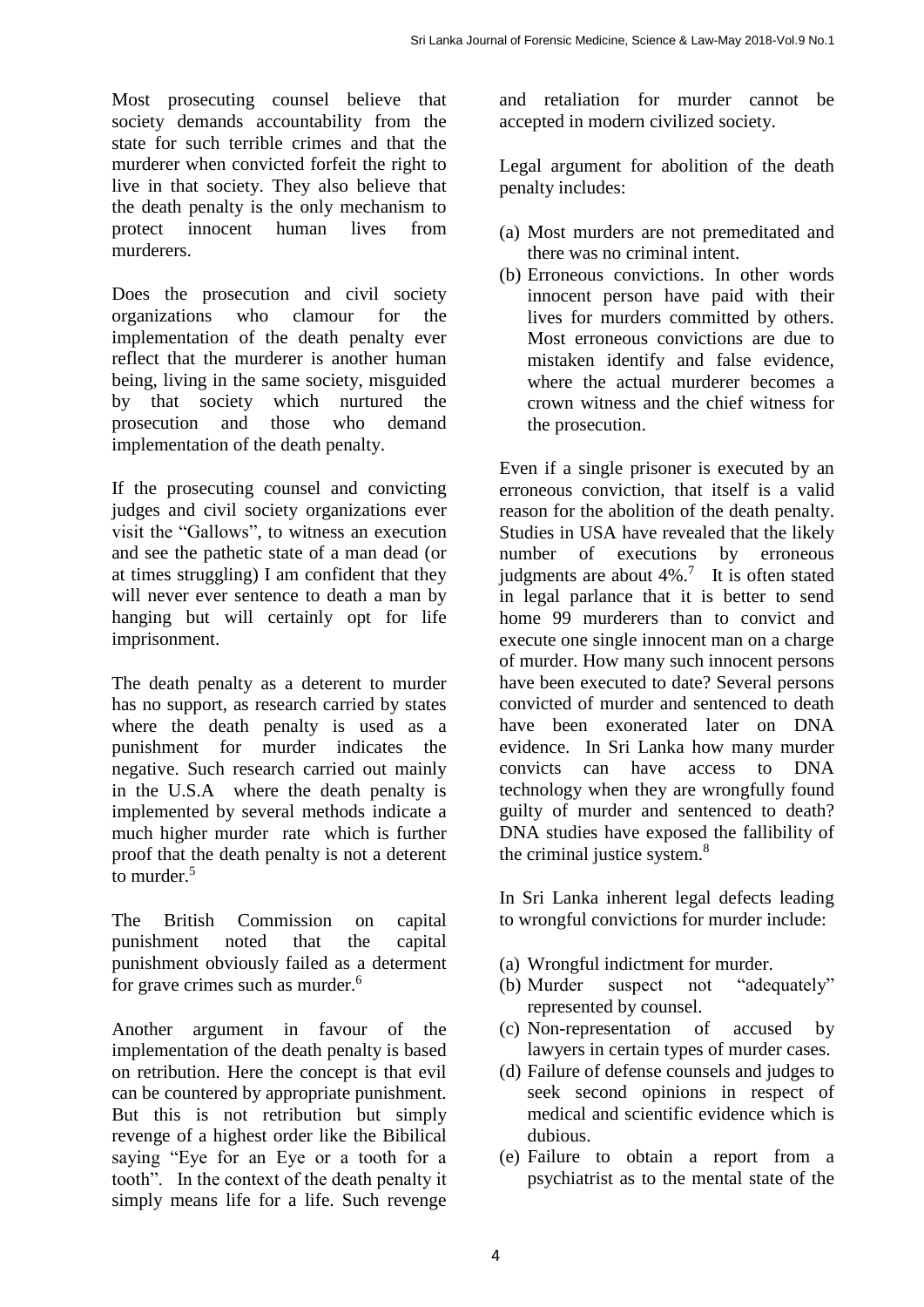accused at the time of committing the murder.

- (f) Judicial errors all judges are human and are fallible.
- (g) Perverted jury verdicts a divided jury verdict of 5 to 2 where there is a reasonable doubt the verdict is sufficient to sentence a person to death on a murder charge.

Every human being has a right to life, both the victim and the murderer. The death penalty is clearly in violation of the right to life and right to live. The Universal declaration of Human Rights in 1948, proclaimed that "every individual has a right to life, liberty and security of his person. $9$ Amnesty International in 1977 and other civil organizations called for the abolition of the death penalty.

Sri Lanka did not abolish the death penalty but retained the death penalty in its legal statutes. However Sri Lanka did not carry out the death penalty as a government policy since 1956. The re-implementation of the death sentence in 1961 to punish the three murderers of the then Prime Minister resulted in 89 person being executed by hanging. Subsequently, it was once again not carried out since 1976. Today there are nearly 1000 prisoners on death row in Sri Lanka, awaiting execution. All of them are at the mercy of the executive who decides on the life and death of such convicts. The Morris Commission of Ceylon established in 1958 strongly argued for the abolition of the death penalty as it was totally against the Buddhist tradition of tolerance and compassion.

If the death penalty is to be abolished, there must be an alternative to it. British Governor Sir Joseph West Ridgway commuting the death sentence to life imprisonment stated "it compels me to remit the extreme death penalty which would close the door for further inquiring and reparation should the doubt be confirmed by future revelation.

In the Roman Treaty of 1998, the international Criminal Court stated that the maximum penalty should be life imprisonment even for the worst crimes against humanity such as gruesome murders, genocide, rape and murder and torture and murder.

*Life imprisonment* in Sri Lanka means imprisonment for 20 years with hard labour. However, they can be released by the executive after 20 years or before 20 years. This punishment is not a deterent to murder. The alternative punishment is *imprisonment for life* where the convicted prisoner spend the rest of his life in a prison environment without parole. Such convicts can undergo counselling, psychiatric treatment if necessary, be given a suitable education, placed in a religious background of their choice, receive vocational training and thereafter be rehabilitated in an open prison environment. This would be beneficial to the convict, his family and to the country. The 1962 survey in the United Nations also showed that "imprisonment for life" for convicted murderers is sufficient protection for society. Furthermore, those who are convicted but later exonerated may be awarded compensation.

The declaration of the World Medical Association (WMA) in 1977 at Stockholm stated: that the death penalty is the ultimate, cruel, inhuman and degrading punishment for a human being as it violates the right to life and that it is totally and unconditionally opposed to the death penalty and calls upon all governments to bring about the immediate and total abolition of the death penalty.<sup>10</sup>

Implementation of the death penalty is a journey of no return to an innocent man. Universal abolition of the death penalty will be one of the most beautiful victories of humanity.<sup>11</sup>